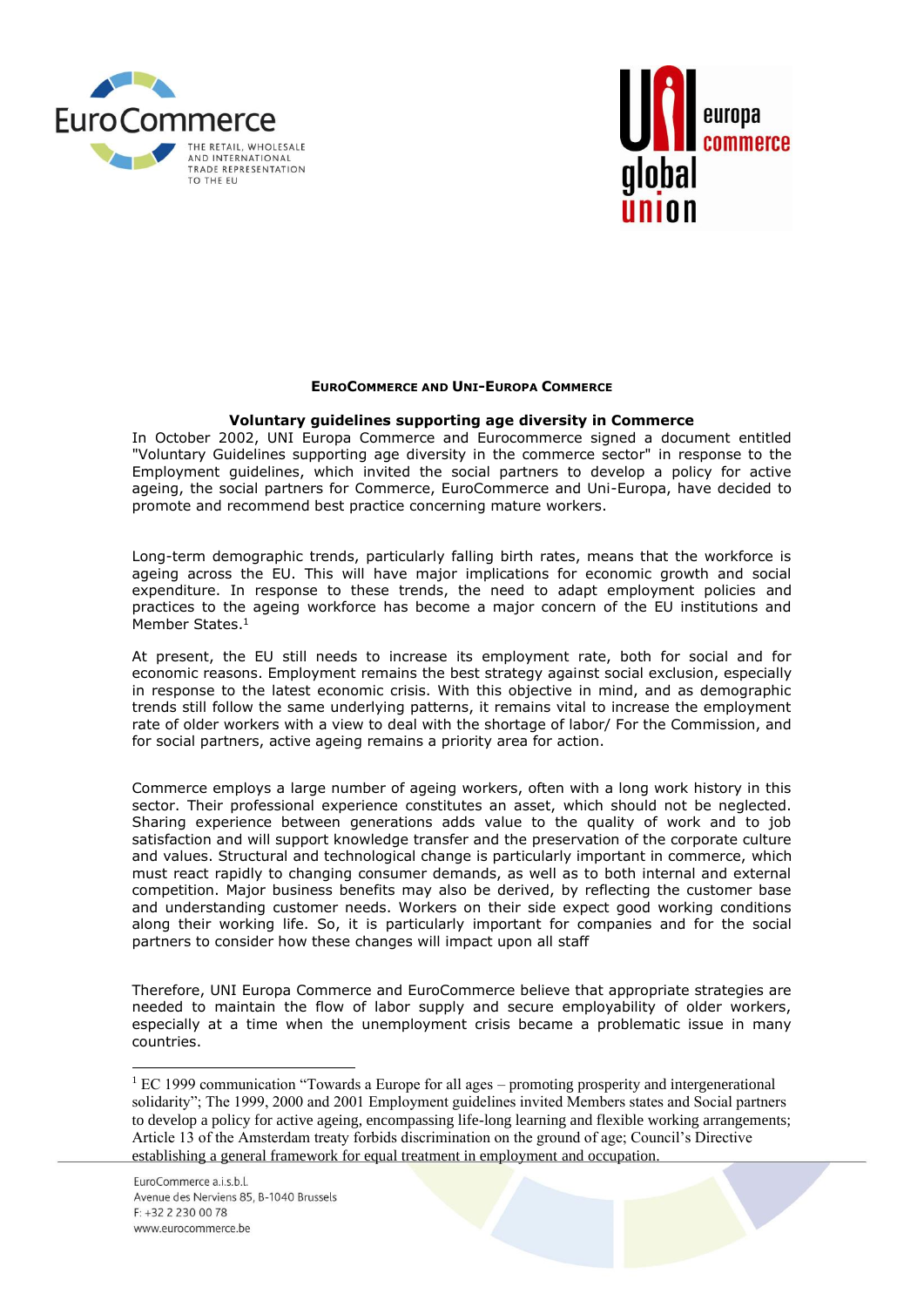In a working life where structural and technological changes are increasingly common, older workers may need special consideration and support which helps them with dealing successfully with their situation. Working with new technology and particularly in knowledgerelated functions, the ways of older people to approach their tasks may differ from those of their younger colleagues. Accepting age diversity in working life also means to accept the related diversity in ways of solving problems and approaching tasks.

From an employment point of view, policies and measures concerning ageing workers must take into account different time perspectives, bearing in mind changes in their life and any difficulties that may be associated with social security. Job opportunities for young people can be created, by making it possible for ageing workers to retire earlier. However in the longer term a declining population, as has been predicted, may cause labour shortages and there may be a need to promote the possibilities for ageing workers to remain in active working life.

There is not a conflict between these approaches and suitable incentives can help to attain the policy objectives. However, attention should be paid not to jeopardise job creation opportunities for younger people, when promoting incentive measures aimed at maintaining or reintegrating older people in or into the labour market.

EuroCommerce and Uni-Europa Commerce agree that there needs to be a focus by governments, social partners and enterprises on the age aspects of human resources management. Governments must ensure that appropriate legal frameworks are in place to assist the social partners and enterprises in developing flexible and appropriate working arrangements, which are adapted to supporting age diversity and to responding to the perhaps different needs of various age groups and individuals. As European social partners for commerce, EuroCommerce and Uni-Europa Commerce, for their part, are committed to developing a European framework for working life and labour relations in their industry through a voluntary social dialogue, through concluding European Framework Agreements and through issuing Guidelines. In approaching this task, they will give full consideration to age diversity.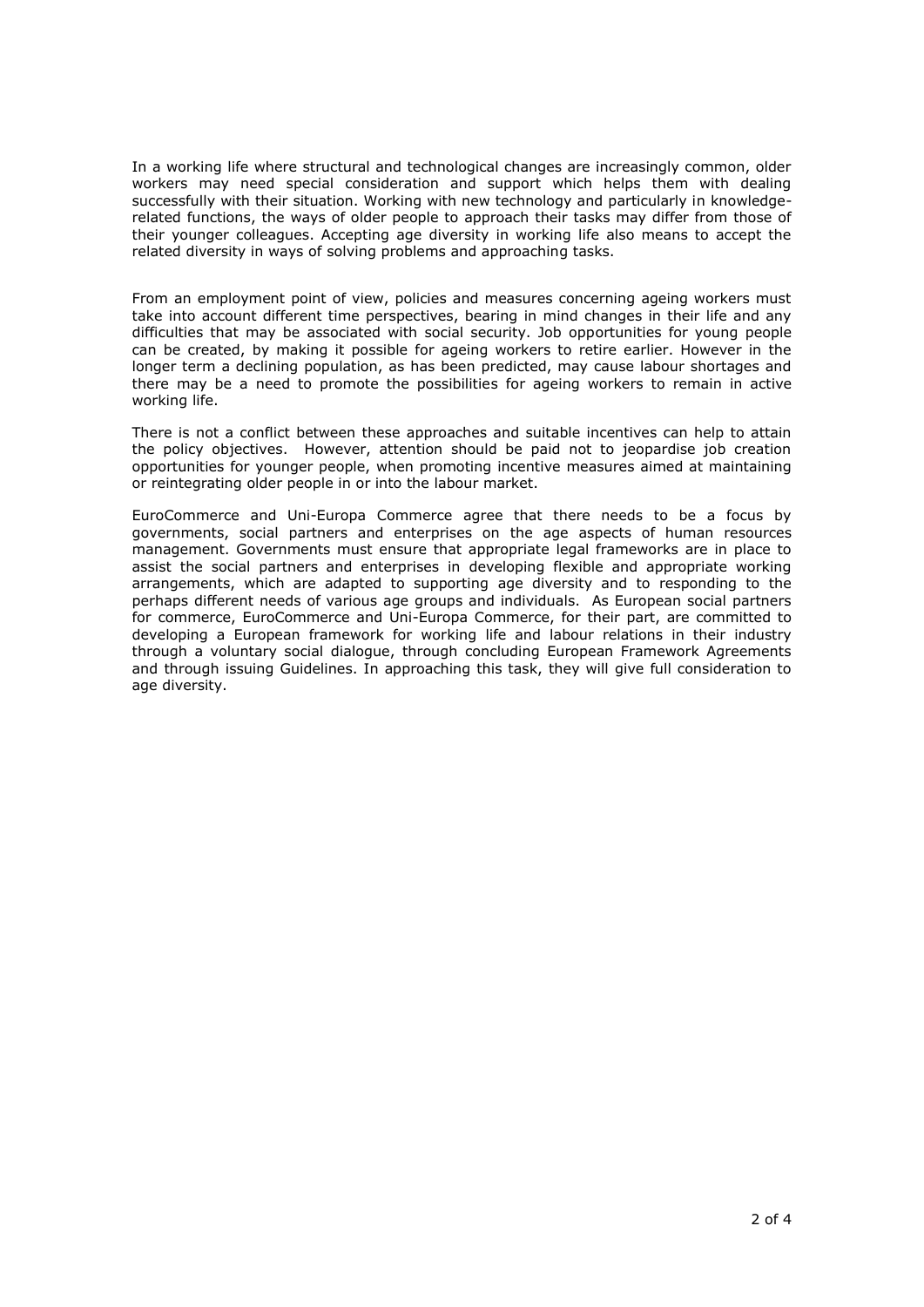In order to promote a dynamic commerce industry, where flexible enterprises provide secure employment under good conditions to qualified workers, EuroCommerce and Uni-Europa agree that the following guidelines are recommended for the benefit both of enterprises and employees when approaching the age aspects of human resources management.

- 1. For the purpose of these guidelines, 'ageing' or 'mature' workers are workers who are defined as such in legislation, agreements or codes of practice, where they exist on European or national levels.
- 2. The participation and commitment of social partners at all appropriate levels (European, national and company) are key to define and implement comprehensive strategies on active ageing, through social dialogue and collective bargaining.
- 3. It is crucial that social partners in the commerce sector work together to enable a change of mentality in approaching age diversity, so that older workers are seen as an asset and not as a problem by workers and companies alike.
- 4. According to national law where that exists and European law, ageing workers shall not be subject to discrimination at the workplace. An age-neutral approach should be adopted as regards employment relations. Recruitment, vocational training and the distribution of positions within the enterprise should depend on skills and abilities, regardless of the age of the person concerned
- 5. Social partners have a special role to play in abolishing age stereotypes at the workplace. In particular, as the demand for digital skills increases, there should work together and put in place re-training measures as necessary for all the employees.
- 6. Employers and their older employees should jointly consider any mutually beneficial options whereby they might remain longer in active working life or retire earlier. This may be achieved through flexible retirement schemes during the last active years, during which the needs of individual workers, enterprises and societies can be reconciled.
- 7. In many cases, modern technologies and ergonomics can improve productivity, while promoting quality of work and mitigating potential physical problems caused by age. Therefore, whenever possible age should be taken in consideration when designing the job and the organization of the work, adapting them to the different phases of a working life. Cooperation with the European Agency for occupational Health and Safety in the framework of their forthcoming campaign on"Healthy workplaces for all ages" can be a good way forward. Support of technologies could also help preserving the physical condition of employees and allow them to have longer careers.
- 8. The social partners have a special role to play in finding new forms of work and training, to facilitate the continuous integration of ageing workers. Incentives should encourage workers of all ages to take up learning and training opportunities. It is important for older workers to have equal access to training opportunities and should benefit as far as possible from programmes, courses and seminars, taking into account their initial skills and capacities, especially in regard to the introduction of new technologies or work processes.
- 9. It is therefore essential that training and retraining initiatives are implemented in order to support all workers in contributing to the improvement of their working conditions
- 10. Social partners underline their mutual responsibility to improve or maintain good health conditions for ageing employees. The employer has the responsibility to provide the means according to law or collective agreements for the occupational health care of its workers, while the individual employee, should use those means made available to keep in good health conditions. Most people working in retail /wholesale store, perform tasks which involve physical strain, however ageing employees should also invest in keeping their mental fitness.